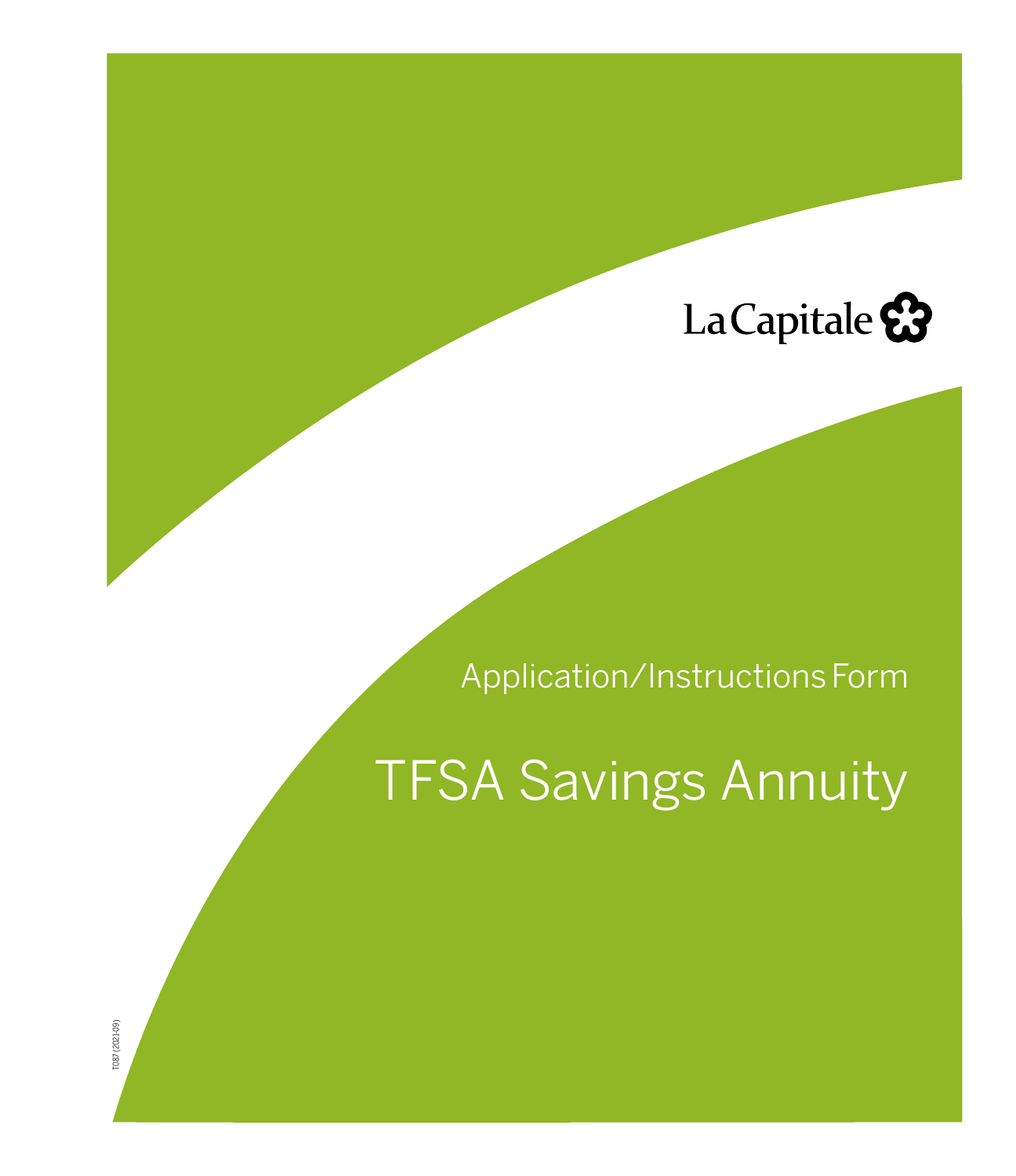# La Capitale  $\Omega$

# Application/Instructions Form TFSA Savings Annuity

New client?  $\Box$  Yes If so, complete the Contractholder's Identification section □No If not, Client No.: <u></u>

□ Fundserv advisor Contract No.: <u>\_\_</u> \_\_ \_\_

# 1. CONTRACTHOLDER'S IDENTIFICATION

| To be completed only<br>if the contractholder             |                                   |                                                                             |               |             |              | Gender:*OMOF                             |
|-----------------------------------------------------------|-----------------------------------|-----------------------------------------------------------------------------|---------------|-------------|--------------|------------------------------------------|
| is a new client, or<br>if there are one or                | Last Name*                        | First Name*                                                                 |               | Occupation* |              |                                          |
| more changes to<br>this information.<br>Fields containing | Address (No., street, apartment)* | $City*$                                                                     |               | Province*   | Country*     | Postal code*                             |
| an asterisk (*) must<br>be completed.                     | Main tel.*                        | Work tel.                                                                   | Ext.          | Other tel.  |              |                                          |
|                                                           | Social Insurance No.*             | Date of birth (YYYY/MM/DD)*                                                 | Email address |             |              | Language preference:*<br>OEnglishOFrench |
|                                                           |                                   | I am a Quebec public service employee with the institution mentioned below. |               |             |              |                                          |
|                                                           | My spouse _                       |                                                                             |               |             | Employee No. |                                          |
|                                                           |                                   | is a Quebec public service employee with the institution mentioned below.   |               |             | Employee No. |                                          |
|                                                           | Employer's name                   |                                                                             |               |             |              |                                          |
|                                                           | Employer's address                |                                                                             |               |             |              |                                          |

### 2. BENEFICIARY DESIGNATION

Revocable and irrevocable beneficiaries: A beneficiary designation is revocable unless otherwise indicated. However, in Quebec, if the named beneficiary is the person to whom the contractholder is married or civilly united, this designation is considered irrevocable unless the contractholder indicates that he or she wishes for the designation to be REVOCABLE.

Designating an irrevocable beneficiary can have significant consequences. To replace a beneficiary designated as irrevocable, or carry out certain changes or transactions, the beneficiary's consent must be obtained. A minor irrevocable beneficiary cannot consent to a change or transaction, and the minor irrevocable beneficiary's parents and legal guardian are also unable to sign a document in that regard on his or her behalf.

Minor beneficiary: Outside Quebec, if a minor is the designated beneficiary, it is recommended that a trustee also be designated. By naming a trustee, the benefit is payable to the trustee who will hold it in trust for the minor beneficiary until he or she is of legal age (not applicable in Quebec). Any amount payable to a beneficiary who has reached age of majority is payable directly to this person. In Quebec, the minor beneficiary's legal guardian will receive the payable benefit unless an official trustee has been named.

Contingent beneficiary: If a beneficiary predeceases the contractholder, any benefits will be payable to the contingent beneficiary.

| <b>BENEFICIARY</b>            |                                |               |           |                           |
|-------------------------------|--------------------------------|---------------|-----------|---------------------------|
|                               |                                | Date of birth |           | Share                     |
| Full name                     | Relationship to contractholder | (YYYY/MM/DD)  | Revocable | Irrevocable (Total: 100%) |
|                               |                                |               | O         |                           |
|                               |                                |               |           |                           |
|                               |                                |               |           |                           |
|                               |                                |               |           |                           |
|                               |                                |               |           |                           |
|                               |                                |               |           |                           |
| <b>CONTINGENT BENEFICIARY</b> |                                |               |           |                           |
|                               |                                |               |           |                           |
|                               |                                |               |           |                           |
|                               |                                |               |           |                           |

#### $\bigcirc$  Estate or  $\bigcirc$  Designation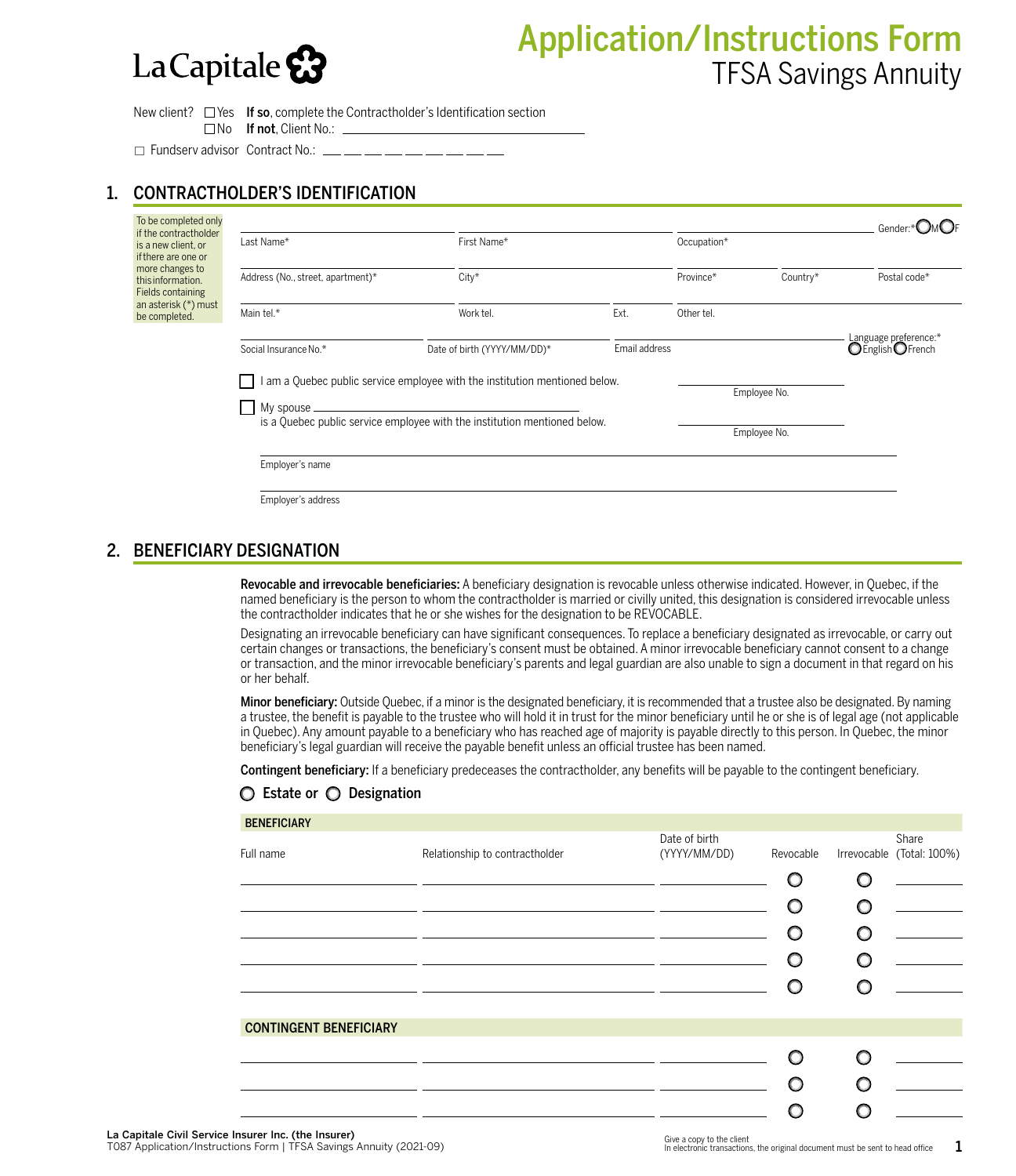

## 3. SOURCE OF FUNDS

 $\Box$  Preauthorized debit (PAD) (Complete the Preauthorized Debit [PAD] Agreement section)

 $\square$  Single payment

 $\square$  Recurring payments

 $\Box$  Cash deposit by cheque: \$

Amount Date of cheque (YYYY/MM/DD)

 $\Box$  Transfer from another financial institution or employer (Attach the appropriate form with a copy of the statement)

| Amount | <b>Maturity date</b><br>of investment<br>(YYYY/MM/DD) | Name of financial institution or employer |
|--------|-------------------------------------------------------|-------------------------------------------|
|        |                                                       |                                           |
|        |                                                       |                                           |
|        |                                                       |                                           |
|        |                                                       |                                           |

 $\Box$  Transfer from one La Capitale account to another La Capitale account (e.g. from a non-registered plan to an TFSA)

Source of funds:

Plan name or number

| <b>Account No.</b> | Total or partial amount         |
|--------------------|---------------------------------|
|                    | $\Box$ Total OR $\quad$ $\quad$ |
|                    | $\Box$ Total OR $\quad \$       |
|                    | $\Box$ Total OR $\quad$ $\quad$ |
|                    | $\Box$ Total OR $\quad$ $\quad$ |
|                    |                                 |

B2B Loan: \$

Amount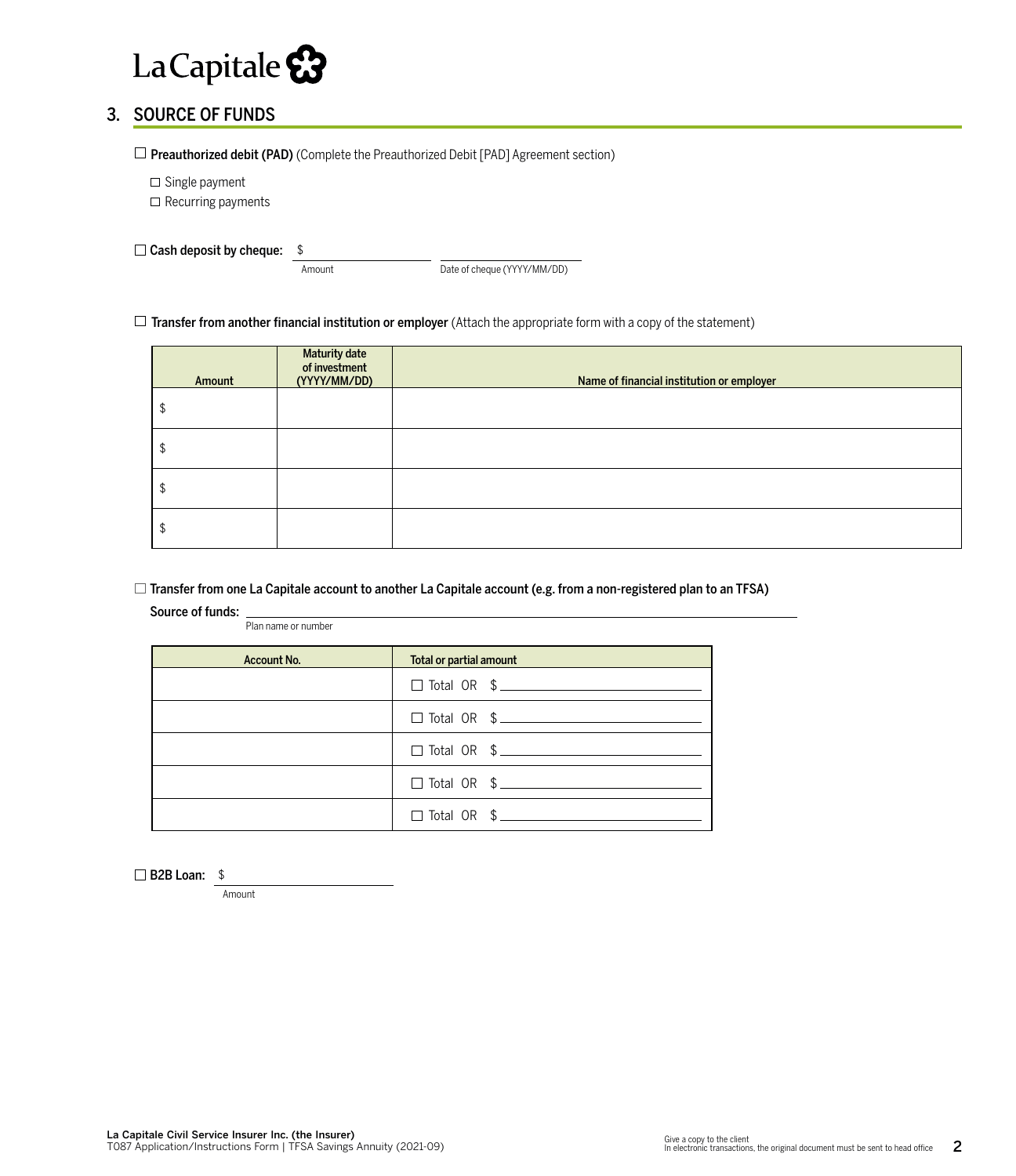# La Capitale &

## 4. INVESTMENT INSTRUCTIONS

See rates sheet to learn more about available products.

|                                |                  | \$500 minimum<br>Amount |                  |
|--------------------------------|------------------|-------------------------|------------------|
| Daily Interest Account $(R)^1$ | Periodic deposit | Cash deposit            | Transfer deposit |
|                                |                  |                         |                  |

| <b>Guaranteed Investment Certificates</b> | <b>Amount</b> | \$500 minimum per account | Investment<br>maturity date Compound |                 | Simple Interest $(S)$             |  |                                                                                                                                                                                     |
|-------------------------------------------|---------------|---------------------------|--------------------------------------|-----------------|-----------------------------------|--|-------------------------------------------------------------------------------------------------------------------------------------------------------------------------------------|
|                                           | Cash deposit  | Transfer deposit          | or term<br>(YYYY/MM/DD)              | Interest<br>(C) | Annual<br>frequency (A) (DIA, DD) |  | $\begin{tabular}{ l l } \hline \multicolumn{1}{ l }{Redeenable or}\\ \hline \multicolumn{1}{ l }{Payment}^2 & \textbf{Non-redeenable}\\ (DIA, DD) & (R,1)RP\\ \hline \end{tabular}$ |
|                                           |               |                           |                                      |                 |                                   |  |                                                                                                                                                                                     |
|                                           |               |                           |                                      |                 |                                   |  |                                                                                                                                                                                     |
|                                           |               |                           |                                      |                 |                                   |  |                                                                                                                                                                                     |
|                                           |               |                           |                                      |                 |                                   |  |                                                                                                                                                                                     |
|                                           |               |                           |                                      |                 |                                   |  |                                                                                                                                                                                     |

| La Capitale investment accounts redeemable (R) <sup>1</sup> | Code<br>For purchase fees (200 series), | Amount |                  | \$500 minimum per account, \$100 minimum per subsequent deposit |                         |
|-------------------------------------------------------------|-----------------------------------------|--------|------------------|-----------------------------------------------------------------|-------------------------|
|                                                             | enter the fee percentage                |        | Periodic deposit | Cash deposit                                                    | <b>Transfer deposit</b> |
|                                                             | $\frac{0}{0}$                           |        |                  |                                                                 |                         |
|                                                             | $\%$                                    |        |                  |                                                                 |                         |
|                                                             | $\%$                                    |        |                  |                                                                 |                         |
|                                                             | $\frac{0}{0}$                           |        |                  |                                                                 |                         |
|                                                             | $\%$                                    |        |                  |                                                                 |                         |
|                                                             | $\%$                                    |        |                  |                                                                 |                         |
|                                                             | $\frac{0}{0}$                           |        |                  |                                                                 |                         |
|                                                             | $\%$                                    |        |                  |                                                                 |                         |
|                                                             | $\%$                                    |        |                  |                                                                 |                         |
|                                                             | %                                       |        |                  |                                                                 |                         |

1. Redeemable investment subject to the applicable fees and penalties

2. DIA = Daily Interest Account, DD = Direct Deposit – Please fill out the following fields according to the example below:

|                         |                                    | U:88889891: 1994591234568 |               |                                    |                |  |  |  |
|-------------------------|------------------------------------|---------------------------|---------------|------------------------------------|----------------|--|--|--|
| <b>Branch</b><br>number | Financial<br>institution<br>number | Account<br>number         | Branch number | Financial<br>institution<br>number | Account number |  |  |  |

#### 5. IMPORTANT NOTICE

Amounts invested in La Capitale investment accounts are not guaranteed, except in the event of the death of the contractholder. Any investment in these accounts is made with the Insurer and does not confer any entitlement to the reference fund securities. Amounts invested in these accounts are invested in the Insurer's general funds. The Insurer subdivides the amounts invested into units. These units, which are not securities, are issued solely for the purpose of making it easier to track future fluctuations in the value of your investment. The Insurer establishes the initial value of the units granted to you at the time of your investment. Any returns generated by these accounts are tied to the performance of a market index or reference fund, less any applicable management fees. Market index or reference fund performance fluctuates depending on the market value of the securities that make up the fund. Depending on the market index or reference fund performance, the account balances may, therefore, increase or decrease on a daily basis and may even fall below the amounts invested, if the rate of return, after deduction of management fees, is negative. If the market index or reference fund becomes unavailable or the Insurer ceases to use it as a market index or reference fund, for any reason whatsoever, the latter reserves the right to replace it with another market index or reference fund it deems similar or to determine the applicable rate of return.

Transaction date: Except under certain circumstances, the transaction date for a purchase or redemption shall be the business day on which the form is received at the Insurer's office or processed by the FundSERV operating system, provided that it is received before 4:00 p.m. EST and it is completed in full, duly signed and submitted with any required amounts. Any form that is received after 4:00 p.m. EST shall be considered to have been received on the following business day. The Insurer reserves the right to change the transaction date without notice.

Redemption and Transfer Fees: This investment may be redeemed or transferred at any time, subject to the applicable redemption and transfer fees.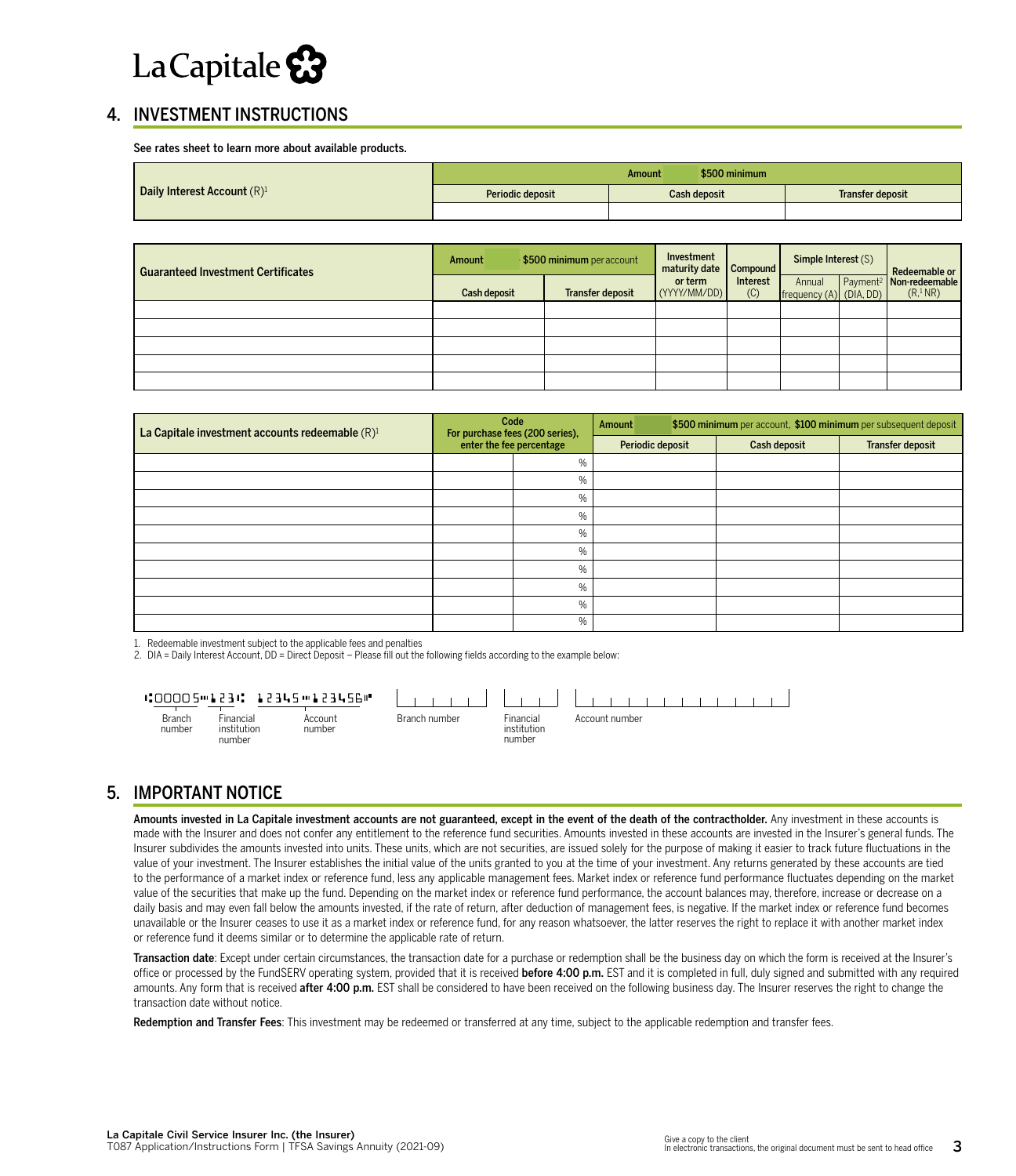

### 6. RATE GUARANTEE

In the event that the rate used for the quote or illustration does not match that specified by the Insurer or any information used to issue the annuity is revealed to be false, the Insurer reserves the right to adjust the annuity to the rate specified or in accordance with the true information.

The rate posted at the time the contract is signed is guaranteed, provided that payment is received within the time limit.

- The time limit is the period between the signature of the contract and the receipt of payment. The period must not exceed 12 days. In the case of a transfer from another institution, the period must not exceed 60 days.
- If this condition is not met, the rate in effect on the date that payment is received will apply.
- The guaranteed rate does not apply to the Equity Index GIC product. The rate and conditions will be those in effect upon receipt of the documents.

### 7. PREAUTHORIZED DEBIT (PAD) AGREEMENT

| The                                                           | Payor's contact information                                                                                                                                                                                                                                                                                                  |                                    |                                                                                                               |                                                                |         |             |  |
|---------------------------------------------------------------|------------------------------------------------------------------------------------------------------------------------------------------------------------------------------------------------------------------------------------------------------------------------------------------------------------------------------|------------------------------------|---------------------------------------------------------------------------------------------------------------|----------------------------------------------------------------|---------|-------------|--|
| contractholder<br>must be the<br>same person<br>as the payor. | Last name                                                                                                                                                                                                                                                                                                                    | First name                         |                                                                                                               | Occupation                                                     |         | Gender      |  |
|                                                               | Address (No., street, apartment)                                                                                                                                                                                                                                                                                             | City                               |                                                                                                               | Province                                                       | Country | Postal code |  |
|                                                               | Home tel.                                                                                                                                                                                                                                                                                                                    | Work tel.                          | Ext.                                                                                                          | Email address                                                  |         |             |  |
|                                                               | Language preference: $\bigcirc$ English $\bigcirc$ French                                                                                                                                                                                                                                                                    |                                    |                                                                                                               |                                                                |         |             |  |
|                                                               | <b>SINGLE PAYMENT: \$</b>                                                                                                                                                                                                                                                                                                    | Amount of payment                  |                                                                                                               |                                                                |         |             |  |
|                                                               | <b>RECURRING PAYMENTS:</b>                                                                                                                                                                                                                                                                                                   | \$<br>Amount of recurring payments | ◯ Every two weeks (14 days) starting on $\_\_$<br>Once a month, the __________________________ of each month. | <b>Frequency of recurring payments:</b> Check one option only. |         |             |  |
|                                                               | Type of PAD: Personal                                                                                                                                                                                                                                                                                                        |                                    |                                                                                                               |                                                                |         |             |  |
|                                                               | <b>BANK ACCOUNT INFORMATION</b> - Complete according to the example below:                                                                                                                                                                                                                                                   |                                    |                                                                                                               |                                                                |         |             |  |
|                                                               | "00005"123" 12345"123456"<br><b>Branch</b><br>Financial<br>institution<br>number<br>number<br>number                                                                                                                                                                                                                         | Branch number<br>Account           | Financial<br>institution<br>number                                                                            | Account number                                                 |         |             |  |
|                                                               | WAIVER: I waive my right to receive advance notice of the amount and the date of the PAD and of any change to the amount and the date.                                                                                                                                                                                       |                                    |                                                                                                               |                                                                |         |             |  |
|                                                               | MODIFICATION: You must notify the Insurer of any modification to this PAD agreement at least 10 days before the date of the next preauthorized payment.                                                                                                                                                                      |                                    |                                                                                                               |                                                                |         |             |  |
|                                                               | <b>CANCELLATION:</b> This agreement may be cancelled upon receipt by the Insurer of 10 days' written notice prior to the scheduled date of the next PAD. To<br>obtain a PAD cancellation form, or for more information about your right to cancel this agreement, contact your financial institution or visit www.cdnpay.ca. |                                    |                                                                                                               |                                                                |         |             |  |
|                                                               | RECOURSE AND REIMBURSEMENT: You have certain recourse rights if any debit does not comply with this agreement. For example, you have the                                                                                                                                                                                     |                                    |                                                                                                               |                                                                |         |             |  |

right to receive reimbursement for any debit that is not authorized or is not consistent with this PAD agreement. To obtain more information about your recourse rights, contact your financial institution or visit www.cdnpay.ca.

#### AUTHORIZATION

I authorize the Insurer or its mandatary to debit the fixed monthly amounts required for payment due to the Insurer from the account indicated on the enclosed cheque specimen or from the account identified above.

**X**<br>Signature of the payor

Date (YYYY/MM/DD)

La Capitale Civil Service Insurer 625 Jacques-Parizeau St, Quebec QC G1R 2G5 Tel.: 418 528-2211 or 1 800 463-4433 Email: fim@lacapitale.com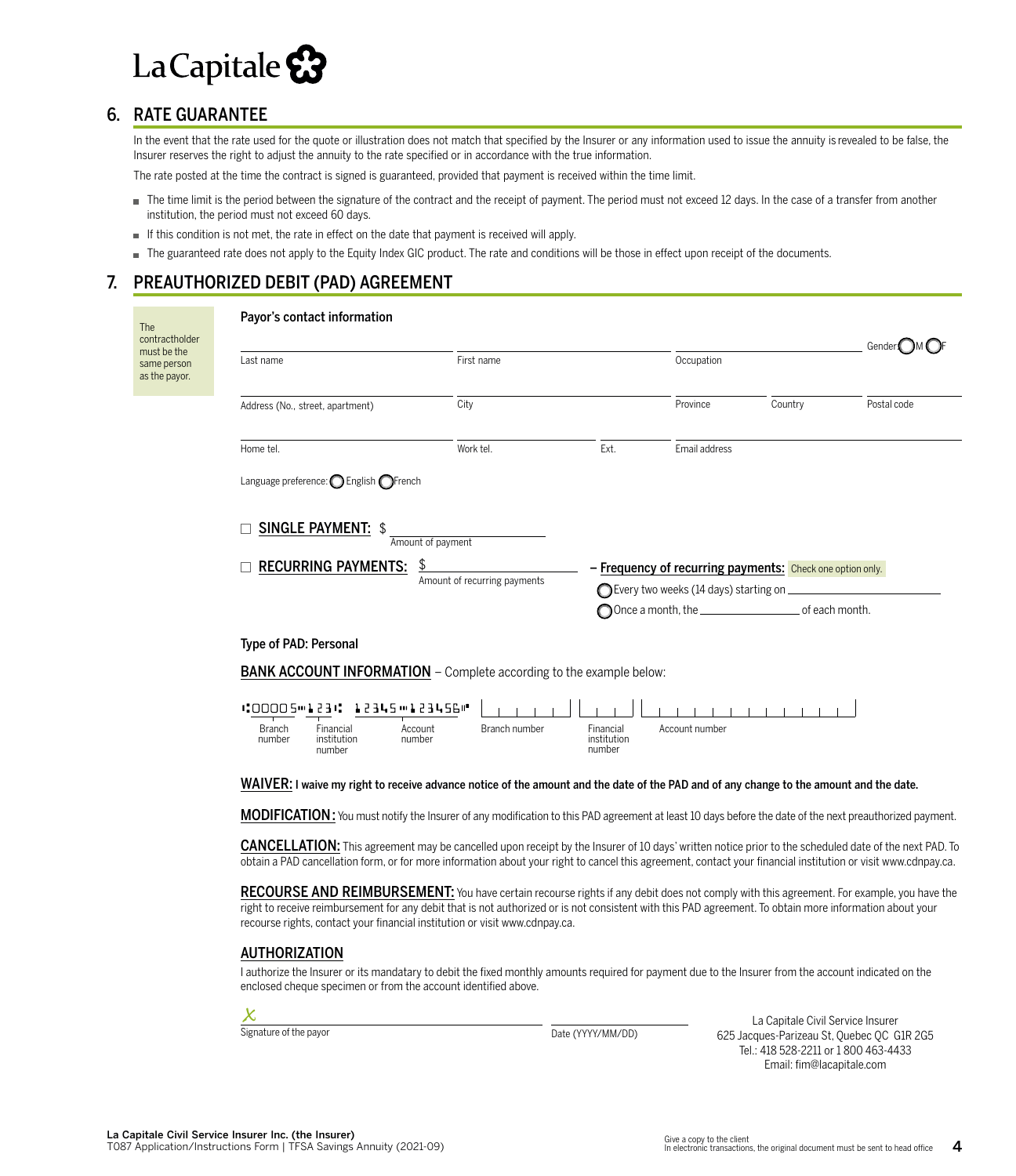

### 8. CONTRACTHOLDER'S DECLARATION AND APPLICATION FOR REGISTRATION

- I have verified the information contained in this form and certify it to be true and complete.
- I acknowledge that I have read and understood the Important Notice section.
- I am applying for a TFSA Savings Annuity contract based on this information and I acknowledge that I am responsible for any taxes payable for amounts exceeding my TFSA contribution room.

Limited Authorization Form (LAF) (This section is only to be completed if the interested parties have previously signed this form for another plan.)

 $\,$  I hereby declare that I have signed a Limited Authorization Form (LAF) for existing plan No.  $5$  O  $\_$   $\_$   $\_$   $\_$   $\_$   $\_$  authorizing the financial security advisor involved in this application to submit certain transactions to the Insurer on my behalf. In indicating the name of this plan, I request that this Limited Authorization Form (LAF) be also applied to the plan established under this application.

#### Registration request

I agree that the insurer shall file an election with the Minister of National Revenue to register this contract as a Tax-Free Savings Account under the provisions of Tax Legislation.

| Signed at: _<br><u> 1989 - Johann Stein, mars and de Brandenburg and de Brandenburg and de Brandenburg and de Brandenburg and de</u> | this $\overline{\phantom{a}}$ |                                                   | 20 |
|--------------------------------------------------------------------------------------------------------------------------------------|-------------------------------|---------------------------------------------------|----|
| Signature of contractholder                                                                                                          |                               | Name of contractholder (please print)             |    |
| Signature of financial security advisor                                                                                              |                               | Name of financial security advisor (please print) |    |
| Email                                                                                                                                |                               | Telephone                                         |    |

### 9. RESERVED FOR ADVISOR USE

| Name of advisor                                             | Advisor code | General agent            |      | General agent code |
|-------------------------------------------------------------|--------------|--------------------------|------|--------------------|
|                                                             |              |                          |      |                    |
| Email address                                               |              | Work tel.                | Ext. |                    |
|                                                             |              |                          |      |                    |
|                                                             |              |                          |      |                    |
| To be completed if sharing of commission<br>Name of advisor | Advisor code | Split %<br>General agent |      | General agent code |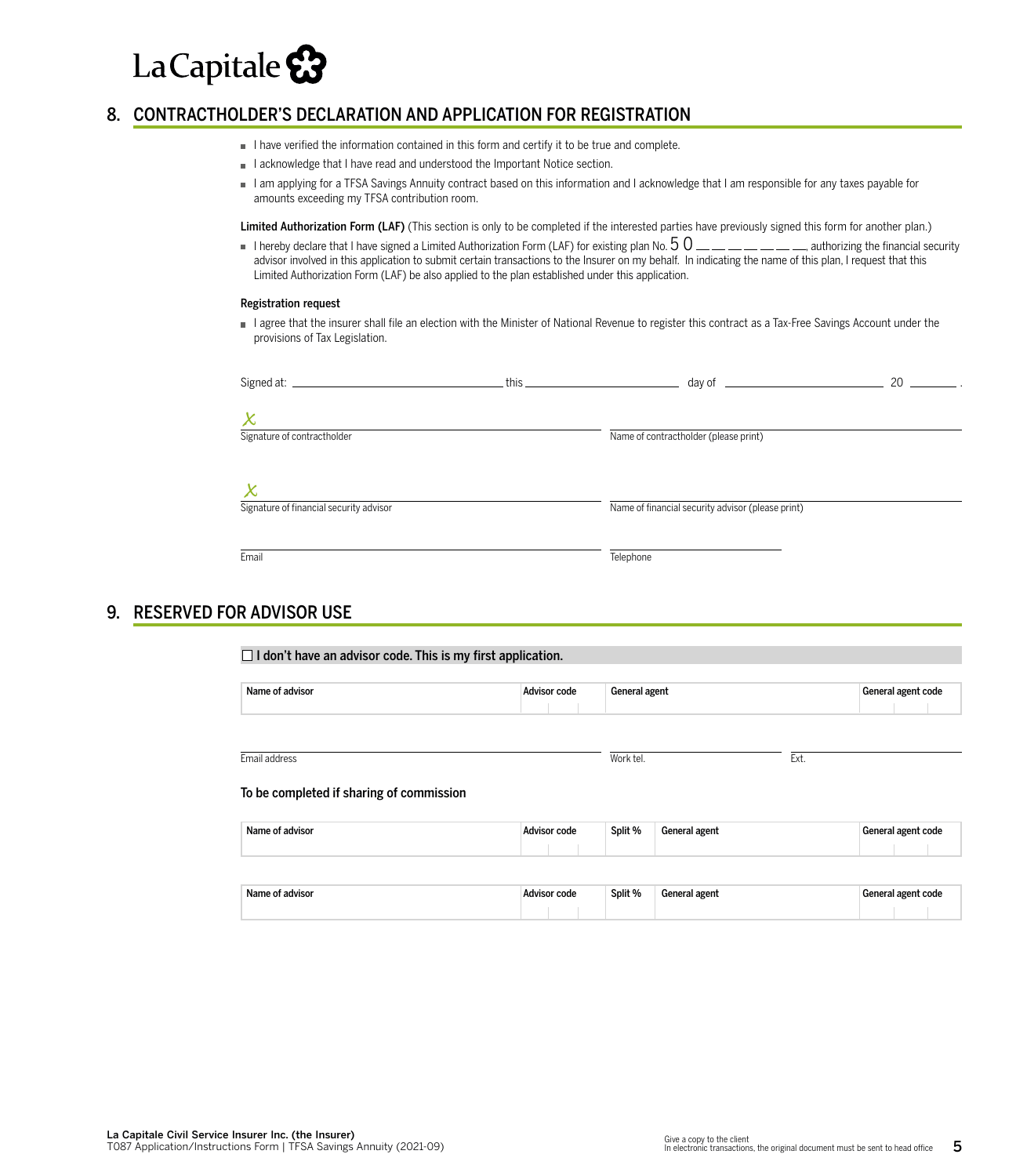

#### 1. CONTRACTHOLDER'S PERSONAL INFORMATION

|  | $\Box$ Client No.: 3 __ __ - __ __ __ - __ __ __ OR $\Box$ Contract No.: 5 __ __ __ __ __ __ __ __ __<br>Last name |  |  |            |  |                                                                                                                              |  |  |
|--|--------------------------------------------------------------------------------------------------------------------|--|--|------------|--|------------------------------------------------------------------------------------------------------------------------------|--|--|
|  |                                                                                                                    |  |  | First name |  |                                                                                                                              |  |  |
|  | 2. IDENTIFICATION OF PLAN                                                                                          |  |  |            |  |                                                                                                                              |  |  |
|  |                                                                                                                    |  |  |            |  | □ Non-registered □ RRSP □ Spousal RRSP □ LIRA/LRSP □ RRIF □ Spousal RRIF □ Prescribed LIF/RIF □ TFSA □ Restricted LIF □ RLSP |  |  |
|  |                                                                                                                    |  |  |            |  |                                                                                                                              |  |  |

#### 3. TRANSACTIONS AND OPERATIONS

By signing this Limited Authorization Form ("LAF"), you authorize your financial security advisor ("the advisor") to provide the necessary instructions to La Capitale Civil Service Insurer Inc. ("the Insurer") to proceed with the following operations on your behalf within the savings annuity contract covered by this LAF:

- Do inter-account transfers for any type of investment
- Change the allocation of investment amounts from Preauthorized Debit (PAD) Agreement payments
- Withdraw funds or do partial or total redemptions
- Change any investment type before or on maturity
- Change the contractholder's home address
- Cancel or modify a debit date, debit frequency, or an amount under the Preauthorized Debit (PAD) Agreement
- $\blacksquare$  Make additional deposits with the contractholder's personal cheques
- Do a single debit when the contractholder has given prior written consent to set up a Preauthorized Debit (PAD) Agreement, and the debit is withdrawn from the same bank account as the PAD

#### The LAF does not include:

- Starting up a Preauthorized Debit (PAD) Agreement
- Changing bank information (including any combined transactions such as a withdrawal or debit with a change to bank information)

Waiver: The payer waives the right to receive notice of the amount and date of the PAD as well as any change to the amount and the date of the PAD.

Your advisor is not, however, authorized to process discretionary operations on your behalf, i.e. give instructions without obtaining your prior explicit consent for each instruction. Nothing in this LAF gives your advisor such discretionary power. It is your responsibility to carefully read this LAF and sign it. This LAF is not valid without your signature.

#### 4. CONTRACTHOLDER'S AUTHORIZATION

| <b>.</b> |  | , by signing this LAF, authorize . |
|----------|--|------------------------------------|
|----------|--|------------------------------------|

(contractholder's name) (advisor's name)

- to provide written instructions on my behalf to the Insurer and to sign any pertinent document associated with the operations listed in Section 3 of this LAF, in accordance with the specific instructions I have given for each of the operations.
- 2. I acknowledge that the Insurer, upon receiving the original copy of this LAF, is authorized to process the operations requested on my behalf. I acknowledge that I am responsible for all fees associated with these operations. I further acknowledge that by providing instructions to my advisor and the Insurer in accordance with this LAF, I assume the same rights and obligations as if I myself had provided written instructions to my advisor and the Insurer.
- 3. I hereby acknowledge that the Insurer will not be liable for any claim, demand or action made or brought by my successors, beneficiaries, executors or estate administrators or by any third party that may arise as a consequence of the Insurer acting upon or following the instructions provided in accordance with this LAF.
- 4. This LAF is valid until I submit a written request for termination to the Insurer's head office. Furthermore, this LAF will be terminated immediately upon my death; my bankruptcy; upon receipt by the Insurer of a declaration of my mental incompetence; or upon a change of advisor in charge of the file that includes the savings annuity contract covered by this LAF.
- 5. This LAF annuls and replaces any other LAF that I previously signed with regard to the savings annuity contract covered by this LAF.
- 6. The Insurer may, at its sole discretion, refuse to accept or process operations in accordance with this LAF.
- 7. In the event that the advisor mentioned in this LAF places business through the Fundserv† platform, I acknowledge and agree that the instructions required to perform the available operations listed in Section 3 of this LAF will be given directly to the managing general agent (MGA) under whose responsibility the advisor is operating and that the MGA will carry out the operations. I also acknowledge and agree that all the conditions set out in this LAF apply to the operations.
- 8. This LAF may not be transferred to another advisor without obtaining prior written authorization to do so.
- 9. I acknowledge that I have read and understood the terms of this LAF and I accept them.

| Signed at                                           | on this                                                       | day of | 20 |
|-----------------------------------------------------|---------------------------------------------------------------|--------|----|
|                                                     |                                                               |        |    |
| Х                                                   |                                                               |        |    |
| Contractholder's signature                          |                                                               |        |    |
| Х                                                   |                                                               |        |    |
| Irrevocable beneficiary's signature (if applicable) | Name of irrevocable beneficiary, if applicable (please print) |        |    |

† Fundserv is a business-to-business electronic network with world-class transaction processing applications, servicing the Canadian investment industry.